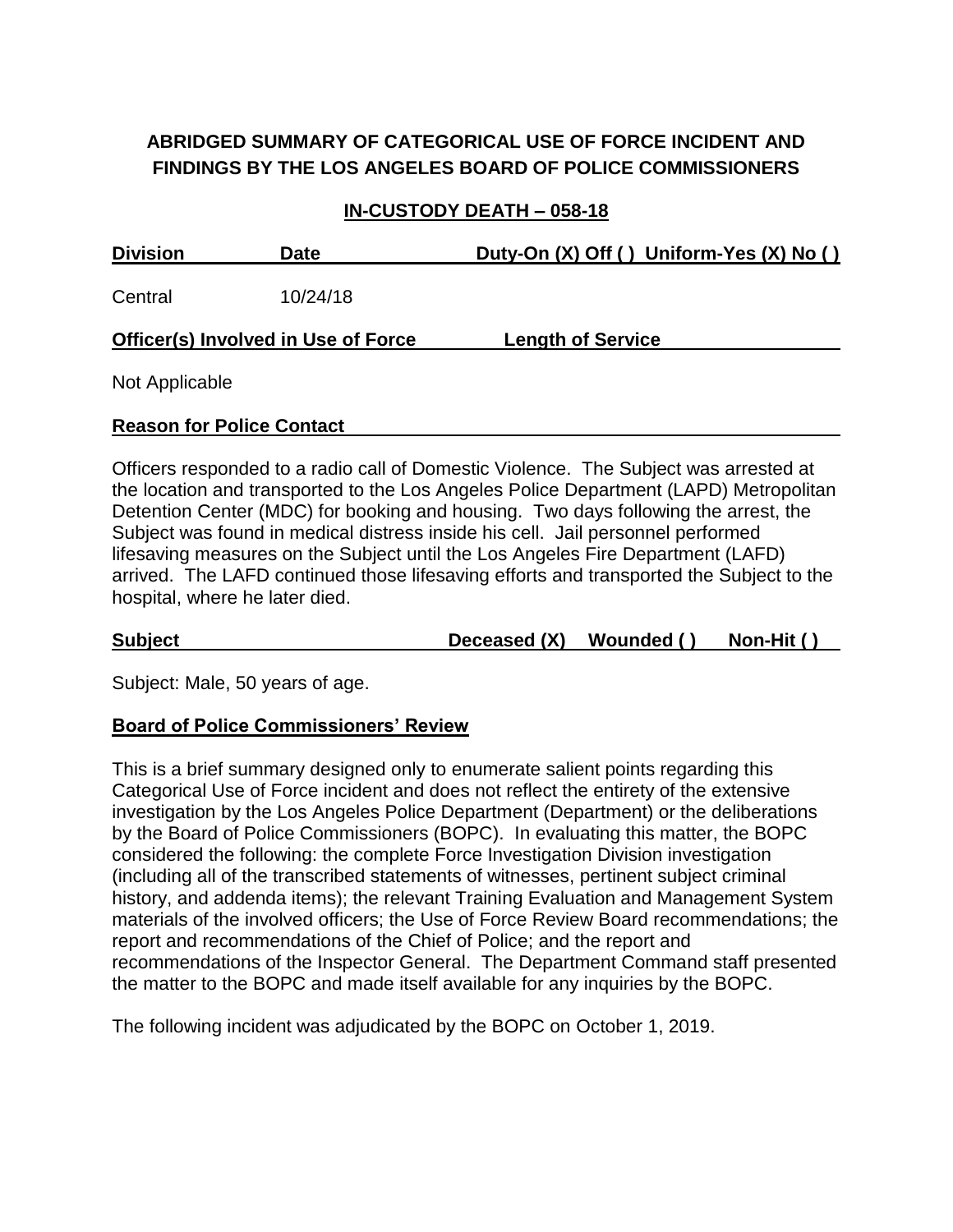#### **Incident Summary**

The Victim called 911 to report that the Subject, who was intoxicated and had a history of domestic violence, was yelling, harassing her and their child, and had pulled the Victim's hair. A radio call was subsequently generated by Communications Division (CD).

The radio call was assigned to Officers A and B. Officers A and B responded Code Two to the location and contacted the Victim upon their arrival. The officers conducted an investigation and determined the Subject had battered the Victim.

Officer A communicated with the Subject through his open front door and asked him to step out of his apartment to speak with the officers. When the Subject complied, Officer A handcuffed the Subject's wrists behind his back and placed him under arrest without incident.

Officers A and B both commented that the Subject smelled of alcohol, was slurring his words, and appeared to be under the influence of alcohol. Due to his level of intoxication, they assisted him down a flight of stairs and into their police vehicle, where he was then transported to the police station to obtain booking approval. According to the Victim, the Subject was an alcoholic and drank multiple beers on a daily basis. She did not know how much the Subject had to drink on the day this incident occurred, but she told Officer B at scene that the Subject had started drinking earlier in the evening.

Officers A and B arrived at the police station and documented the Subject on the LAPD Adult Detention Log. The Subject was placed in a holding cell while the officers completed the pre-booking process.

The Watch Commander, Sergeant A, reviewed the detention log and asked the Subject the three required questions listed on the form. The Subject answered, "Yes" that he understood why he was arrested. He answered, "No" when asked if he was sick, ill, or injured. When the Subject was asked if he had any questions, he responded, "*Yes, I have three questions. Why did my wife say that opinion, and is this a sarcastic moment in my life?*" Sergeant A made a written notation on the log that the Subject was "very 390," meaning that he was highly intoxicated.

Officers A and B transported the Subject from the station to the Metropolitan Detention Center (MDC), for booking and housing. When they arrived approximately ten minutes later, Officer B began completing the required Los Angeles County Unified Arrestee Medical Screening Form. Based on the Subject's responses, Officer B checked all the "No" boxes on the form with the exception of question No. 8, which asked if the Subject regularly used alcohol or drugs. In reference to that question, Officer B documented, "Yes" and indicated the Subject used alcohol three times a week, including the day of his arrest.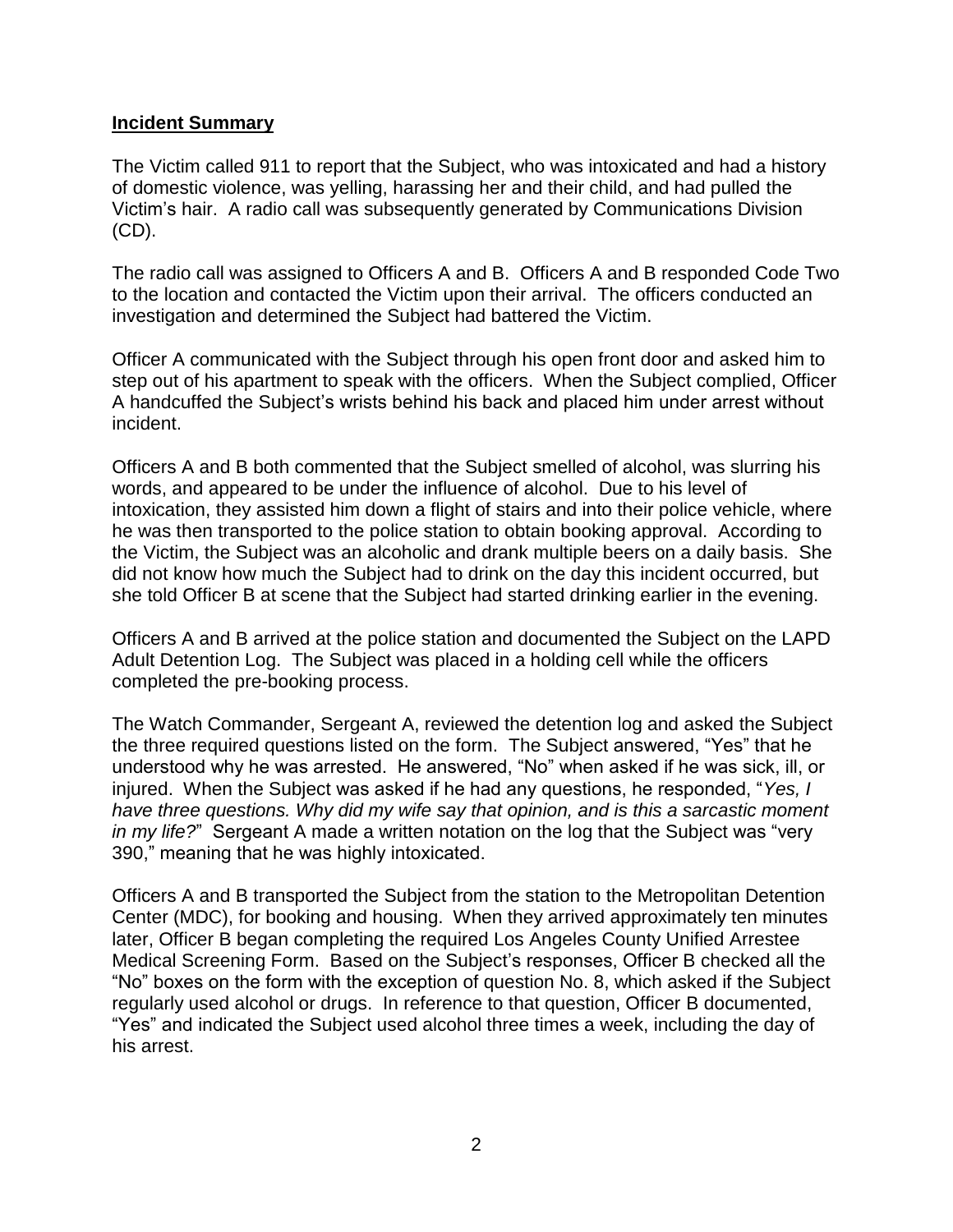Officers A and B entered MDC with the Subject to complete the required paperwork and begin the Drop N Go booking process. Shortly thereafter, Officer A escorted the Subject to a holding cell, where he was temporarily housed while jail personnel finalized his paperwork. Officers A and B cleared from MDC shortly thereafter and returned to the station to complete their arrest report.

The Subject was escorted from the holding cell to be photographed and fingerprinted. After that process was completed, the Subject was placed back in the holding cell. During the time the Subject was at MDC, Title 15 safety checks were conducted twice each hour by jail personnel and were documented on a Custodial Services Division (CSD) Observation Record form as mandated by the Department's Jail Operation's Manual.

The Subject was escorted from the holding cell to the dispensary for a medical evaluation. Medical Services Division (MSD) Registered Nurse (RN) A evaluated the Subject and completed the required LAPD Classification Assessment Form. RN A noted on the form that the Subject was under the influence of alcohol and should be placed in a cell with a low bunk. RN A then cleared him for booking.

According to MSD RN B, the Subject disclosed he was a "*daily alcoholic*" when he was first interviewed by medical personnel. Based on that admission, RN B indicated the Subject was periodically monitored for alcohol withdrawals. This additional monitoring was performed by MSD personnel and occurred approximately every four hours during his detention at MDC.

Medical Services Division RN C assisted with the medical intake of the Subject and stated the Subject did not initially disclose he was an alcoholic, even when asked numerous times. Nurse C stated he/she became aware the Subject was a chronic alcoholic only after a subsequent visit by the Subject to the dispensary.

After the completion of the booking process, the Subject was escorted to the third-floor mezzanine, where he was housed in North Block, A Pod, Cell No. 215, a single occupant cell. The Subject had no direct contact with other inmates during his time. He remained in this cell for approximately 28 hours and 46 minutes and was the subject of 57 safety checks.

The following day, the Subject was escorted from North Block, A Pod, Cell No. 215, to South Block, B Pod, Cell No. 115, which was a single occupant cell located on the third floor. The door to this cell contained two windows, one on the upper portion of the door (21 ¾ inches in height by 13 inches in width) and one on the lower portion (14 ¾ inches in height by 13 inches in width). A cell port (5 inches in height by 16  $\frac{1}{2}$  inches in width) that allowed food, medicine, and other small items to be passed through was located between the upper and lower windows of the door. At various times while in this cell, portions of the Subject's body (hands and upper torso) were visible through the cell port and windows and were recorded on CCTV.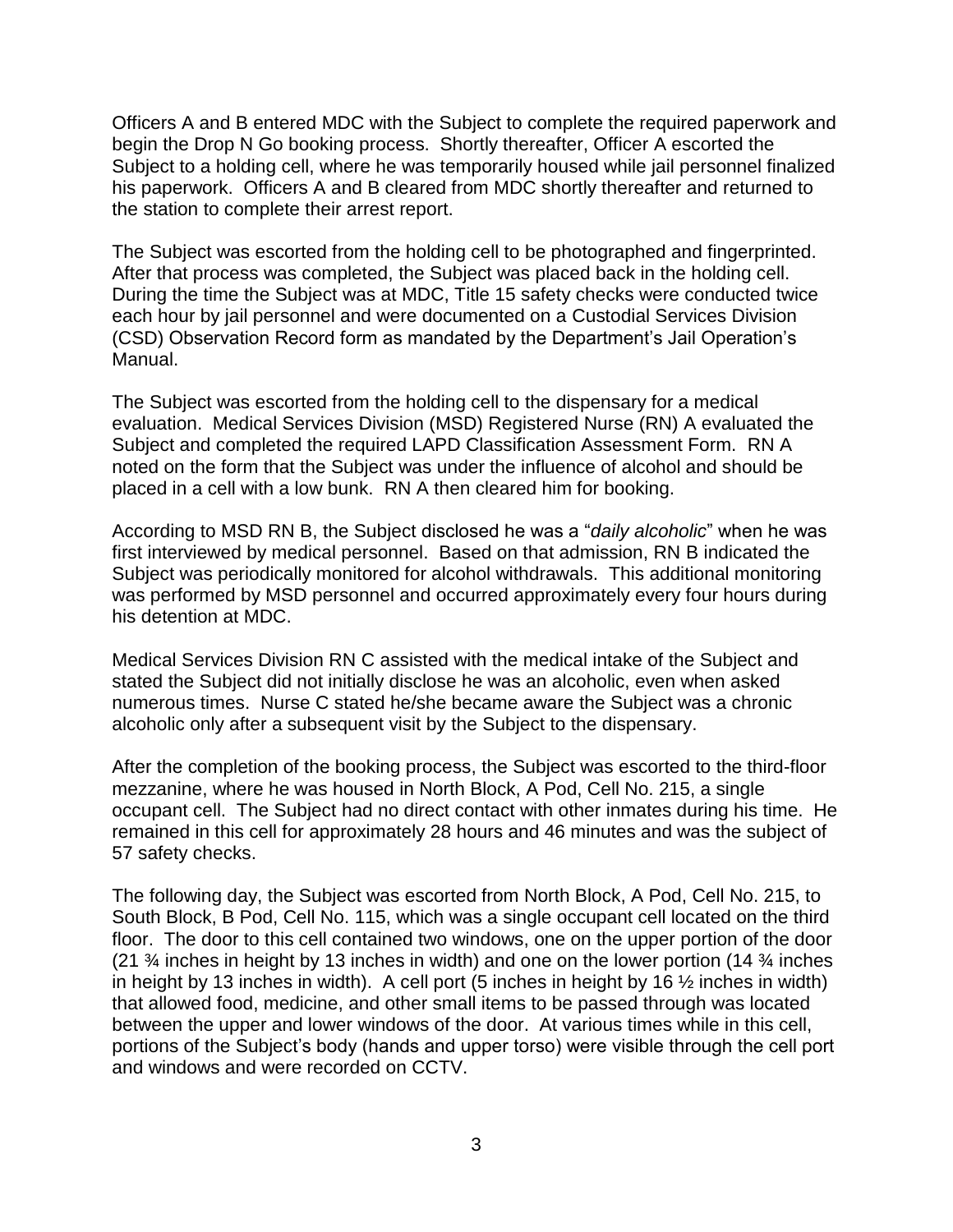During the time the Subject was housed in Cell No. 115, he had no direct contact with inmates and interacted only with MDC and MSD personnel. He remained in this cell for approximately 16 hours and 47 minutes and was the subject of 33 safety checks. Force Investigation Division investigators reviewed the written CSD records documenting the Title 15 safety checks on the Subject while housed in this cell and compared those with CCTV video footage. No inconsistencies were found.

On the day of the incident, CSD Detention Officers (DO) A, B, and C, along with Officer C, were assigned to the Control Tower inside South Block, B Pod. Their responsibilities included the safe movement of inmates to and from this section of the jail, conducting Title 15 safety checks, inmate feeding, and monitoring the safety of those housed in this section.

Officer C entered South Block, B Pod to conduct a Title 15 safety check. Detention Officers B and C also walked into the same area to escort several arrestees who had been preselected by MSD personnel to be brought to the dispensary for "sick call". According to Officer C, prior to entering the pod, he/she documented his/her presence by recording the time and his/her serial number on a CSD Observation Record Log. Officer C also scanned his/her identification card (ID) at a device located on the west end of the cell block.

Officer C began his/her safety check by walking past the cells located on the south portion of the cell block. When he/she reached the end of the corridor, Officer C climbed the staircase leading to the second level and moved out of view of the CCTV camera. Approximately one minute and 50 seconds later, he/she walked back down the stairs and continued west on the north side of the Pod, passing the Subject's cell and then exiting the cell block. Detection Officers B and C also exited the cell block.

Officer C stated that while doing safety checks, his/her practice was to move at what he/she described as a regular walking pace while focusing on the cells that were on the same side of the pod he/she was on. Officer C was able to view inmates in their cells and determine if they were in distress as well as see obvious signs of life, such as movement, breathing and/or talking, without having to stop in front of each cell. Officer C explained that despite this practice, he/she continued to look around the pod while doing safety checks and was able to view inside the other cells without being right up against their cell doors. Officer C also indicated that he/she did not need to fully turn his/her head to look directly into a cell as he/she walked by it to view an inmate or determine signs of life. Officer C did not have a specific recollection of what the Subject was doing when he/she walked by his/her cell during the previous safety check, but he/she did not notice anything that caused him/her to be alarmed.

In addition to DOs B and C, DOs D and E were also inside South Block, B Pod shortly after Officer C completed his/her safety check. None of these individuals had a recollection of what the Subject was doing or the position he was in at the time.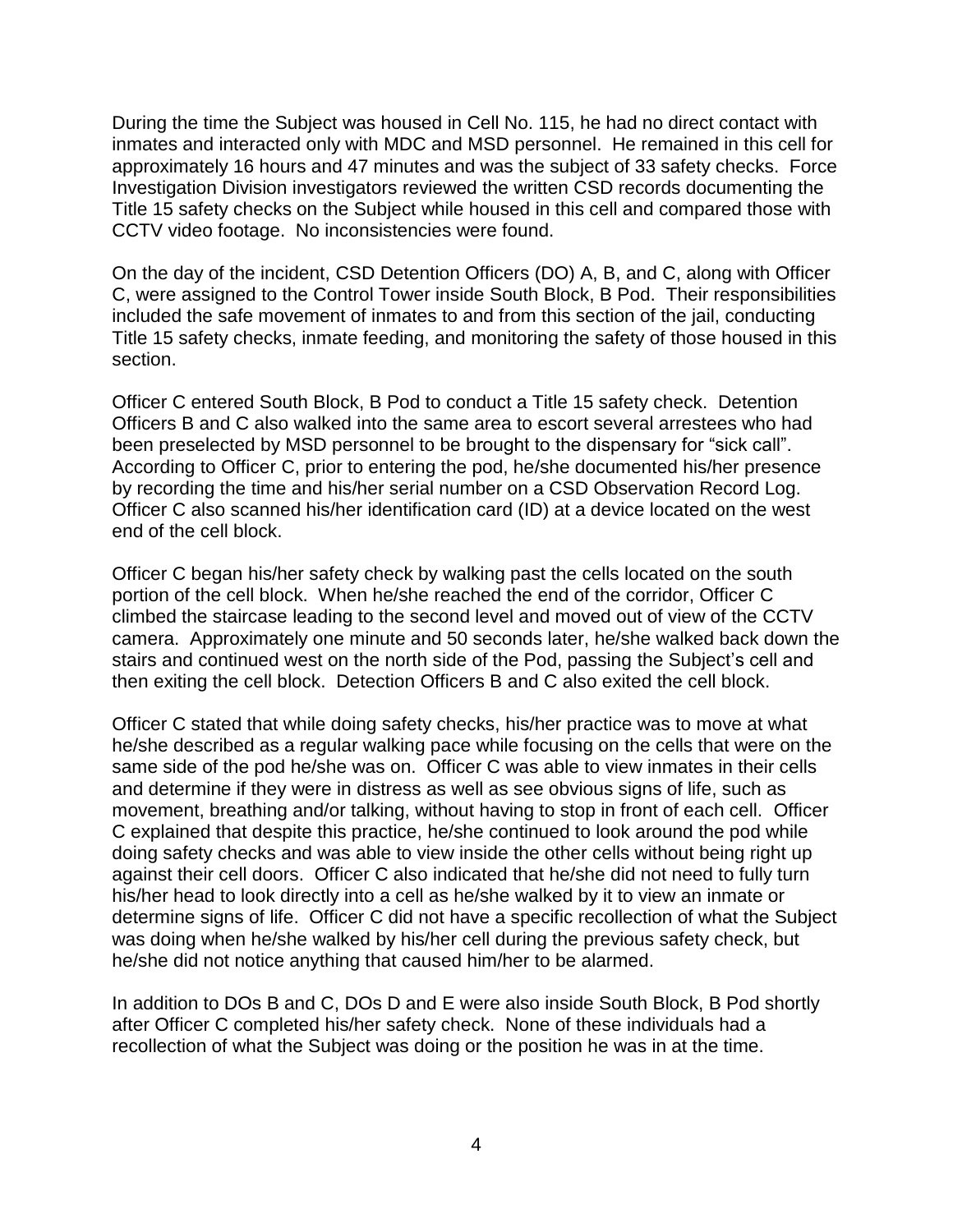Nurse B entered South Block, B Pod to dispense medication to inmates and to specifically check on the Subject for signs of alcohol withdrawal. Nurse B indicated that when she did her previous check on the Subject, he was standing by the cell door and conversed with Nurse B. When Nurse B approached the Subject's cell for this check however, Nurse B noticed he was on the floor positioned on his hands and knees. Nurse B tried to get his attention by knocking on the window and speaking to him from outside the cell door, but he did not respond to her. In an effort to further evaluate the Subject, Nurse B walked upstairs to the control tower and asked CSD personnel to assist her in checking on the Subject.

Detention Officers B and C and Officer C exited the control tower and walked with Nurse B back down to the lower level of the pod. Nurse B and DO C approached the Subject's cell followed shortly after by DO B.

Detection Officer C observed the Subject in a kneeling position on the floor with his back facing the window and his right arm resting on his bunk. DO C tapped on the window several times and called the Subject's name to get his attention. When the Subject did not respond, DO C utilized his/her radio and requested his cell be opened. From the control tower, DO A remotely unlocked the Subject's cell door. Detention Officer B then stepped inside to check on the Subject, while DO C, Officer C, and Nurse B stood by the door.

DO A indicated that once he/she unlocked the cell door, he/she attempted to look at a camera monitor in the control tower to view what was occurring in the Subject's cell, but he/she was unable to see inside.

The camera referred to by DO A was located inside the Subject's cell. This camera was later discovered to have been covered with toilet paper, which prevented anyone from viewing inside the cell. Detention Officers C, B, and Officer C indicated they were not monitoring the cameras in the pod at the time of this incident.

According to DO B, when he/she entered the Subject's cell, he/she observed a red liquid in the sink that he/she believed might have been a mixture of juice and vomit. The Subject looked as he was trying to spit; his eyes were open, and he had a "zonedout" appearance. Nurse B noticed the Subject was perspiring on his forehead and asked him if he was okay. The Subject shook his head but did not respond verbally. Nurse B directed DOs B and C to take the Subject to the dispensary for further evaluation. Detention Officer C then exited the cell and walked to another section of the jail to obtain a wheelchair and brought it back to the Subject's cell.

Officer C and DO B grasped the Subject's right and left arms respectively and lifted him into the wheelchair. Detention Officer C then moved the wheelchair out of the cell and began pushing the Subject along the corridor, while Officer C walked in the opposite direction to begin a Title 15 safety check. Moments later, the Subject appeared to go limp. Detention Officers C and B stopped to adjust the Subject's feet and lifted him by his arms higher in the wheelchair. Nurse B noticed the Subject's head was tilted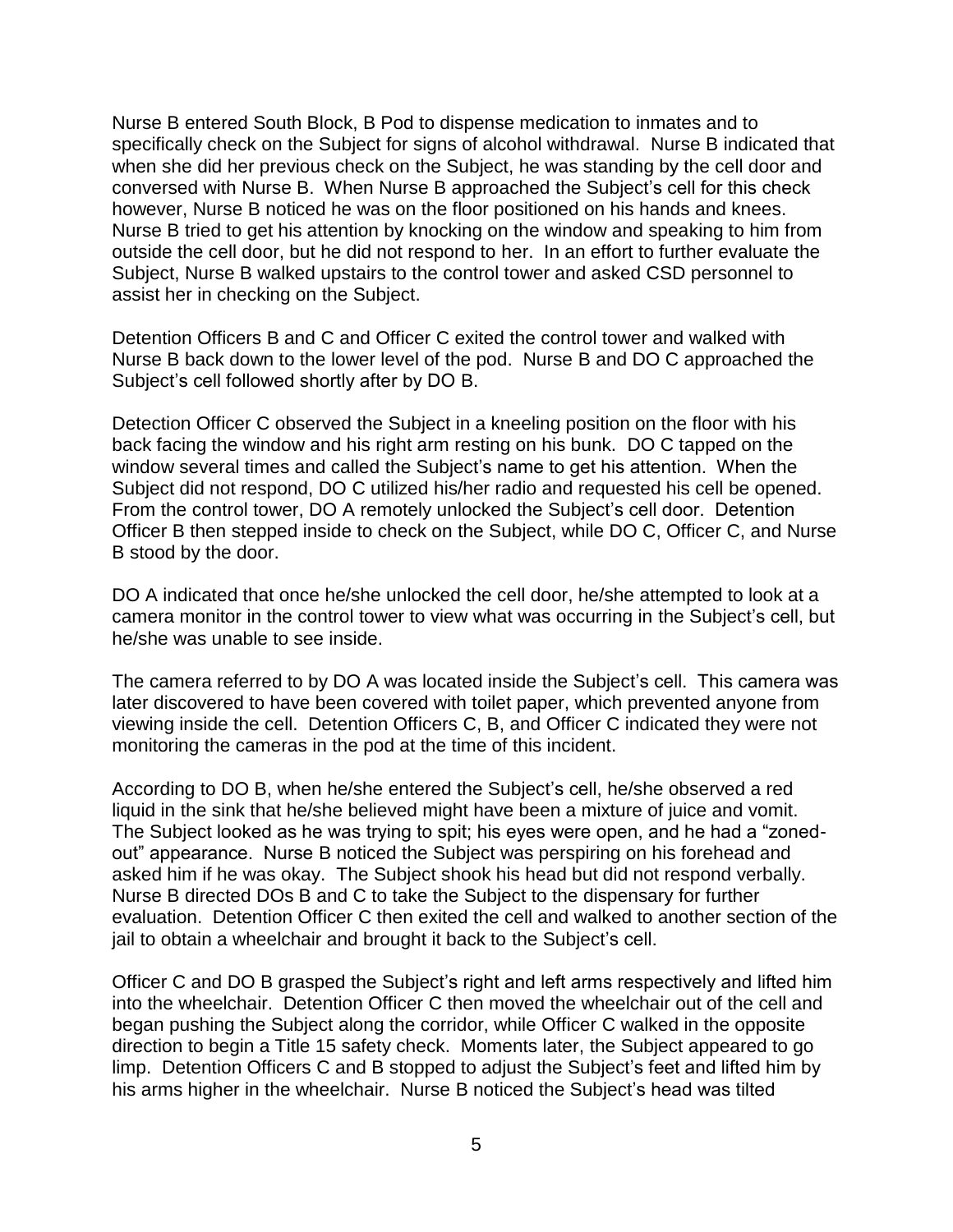downward and that he was not responding to her. Nurse B believed the Subject was in need of immediate medical attention and directed the detention officers to initiate a "Man Down" radio broadcast and then to place the Subject on the floor to begin Cardiopulmonary Resuscitation (CPR).

DO B broadcast a "Man Down" call and then assisted DO C and Nurse B with removing the Subject from the wheelchair. After placing the Subject on the floor, DOs B and C began performing CPR and continued lifesaving efforts until relieved minutes later by medical personnel.

According to CSD Principal Detention Officer (PDO) A, he/she was the watch commander at the time of the incident and heard the "Man Down" call over the radio. He/she ran out of the Watch Commander's office to notify dispensary personnel and found them entering the elevator. He/she accompanied the MSD doctor and MSD RNs to South Block, B Pod. Upon reaching the Subject, the doctor determined that the Subject was not responsive and had no pulse. In addition to continuing CPR, the medical staff utilized an Automated External Defibrillator (AED) and provided rescue breathing with an Artificial Manual Breathing Unit until relieved by LAFD paramedics.

An LAFD Engine arrived at scene and began assisting the medical staff. They were followed approximately five minutes later by a rescue ambulance (RA). The Subject was ultimately removed from the pod and was transported to the hospital.

Officers were assigned by CD and responded to MDC to escort the RA to the hospital. These officers were determined not to be percipient witnesses and were not interviewed for this investigation.

In anticipation that this incident might become an In-Custody Death (ICD), PDO A admonished Officer C and DOs C and B to not discuss the incident and ensured they were separated and monitored. PDO A returned to the Watch Commander's office and directed Sergeant B to respond to the hospital and check on the status of the Subject.

Sergeant B responded to the hospital and stood by while the Subject was medically treated. Sergeant B obtained the Subject's patient number and doctor's information and was advised by medical staff that the Subject was in critical but stable condition and would be admitted to the Intensive Care Unit (ICU).

Lieutenant A, the officer in charge of MDC, contacted FID, and advised that the Subject had gone into cardiac arrest while at MDC. He/she also indicated that the Subject had been transported to the hospital and that he might not survive.

FID Investigators responded to the hospital to assess the Subject's condition. They initially met with the officers who had been assigned to monitor the Subject. They also met with the treating doctor, who advised that the Subject was experiencing liver failure and was bleeding internally. The Subject's condition was described as grave.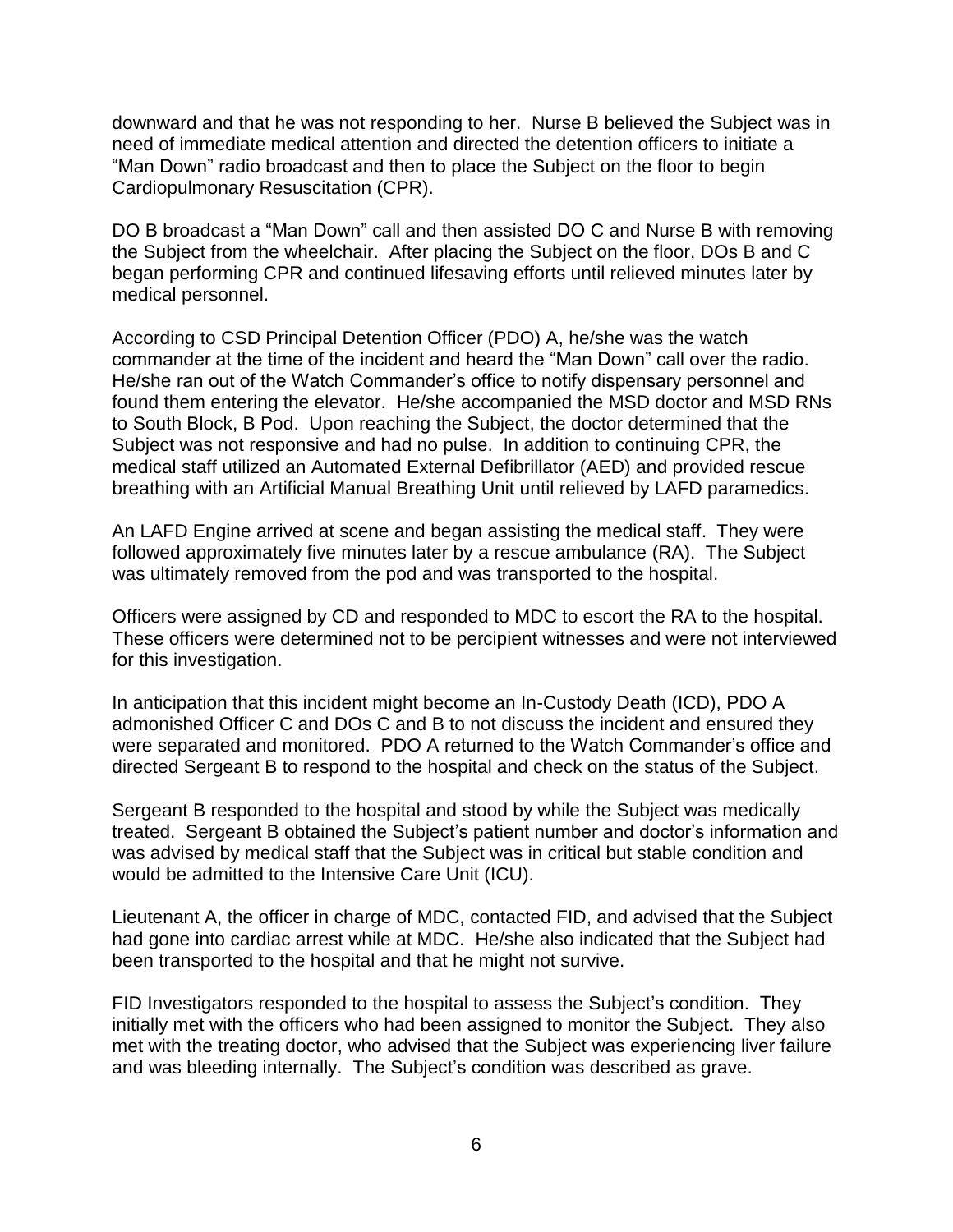As a precautionary measure, FID Investigators responded to MDC to secure and process the scene. The FID Investigators from the hospital also responded to MDC to assist and to ensure all protocols related to separation and monitoring of the involved employees were being followed. FID Investigators also identified the camera systems operated within MDC and the resources required to obtain and recover video that captured the Subject's initial entry into the facility, through the time he was transported by the LAFD.

FID was subsequently notified that the Subject had died and FID contacted the Department Operation Center (DOC) to advise that an ICD had occurred.

## **Los Angeles Board of Police Commissioners' Findings**

The BOPC reviews each Categorical Use of Force incident based upon the totality of the circumstances, namely all of the facts, evidence, statements and all other pertinent material relating to the particular incident. In every case, the BOPC makes specific findings in three areas: Tactics of the involved officer(s); Drawing/Exhibiting of a firearm by any involved officer(s); and the Use of Force by any involved officer(s). Based on the BOPC's review of the instant case, the BOPC made the following findings:

- **A. Tactics –** Does Not Apply (No "substantially involved" personnel).
- **B. Drawing and Exhibiting –** Does Not Apply.
- **C. Lethal Use of Force –** Does Not Apply.

## **Basis for Findings**

- During its review of the incident, the BOPC considered the following:
- **1. Detention –** The officers received a radio call of a Battery Domestic Violence. When officers arrived at the location, they met with the victim who directed them to the Subject. The officers made contact with the Subject and detained him without incident. The officers' actions were appropriate and within Department policies and procedures**.**
- **2. Digital In-Car Video (DICV) Activation –** The investigation revealed that Officers A and B did not activate their DICV when they transported the Subject from the scene of the radio call to the police station. This issue was addressed through training at the divisional level. In addition to training, a Supervisory Action Item was generated for both officers and 60-day audits will be conducted to ensure future compliance.
- **3. Body Worn Video (BWV) Activation –** The investigation revealed that the officer did not activate his/her BWV when he/she rode in the RA with the Subject to the hospital. This issue was addressed through training at the divisional level and a Supervisor Action Item. Additionally, the area Captain ensured that audits would be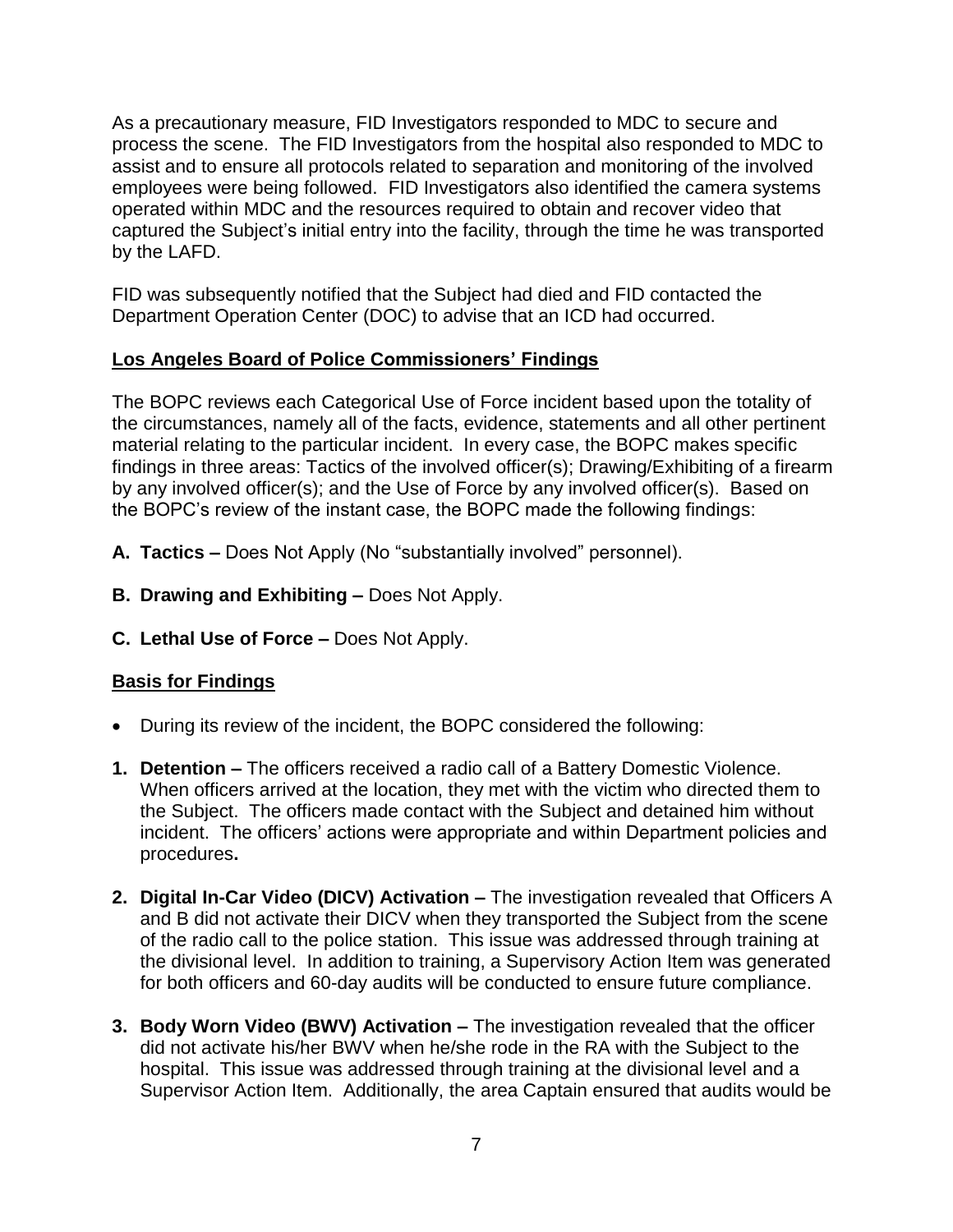completed regarding the involved officer for a 60-day period, following the Tactical Debrief, to ensure the officer's BWV is being properly activated.

- **4. Camera and Vent Check Protocols –** The investigation revealed that CSD did not have procedures in place to ensure the cameras and vents located inside segregation cells were unobstructed. The commanding officer, CSD, advised that immediately following the In Custody Death, he/she issued an order that CSD personnel were prohibited from placing inmates in any cell with an inoperable or obstructed camera. As a result of this incident, CSD Divisional Order No. 7, published on May 29, 2019, directed CSD personnel to visually inspect a cell for vent coverage and camera obstruction/damage prior to placing an inmate into, and after removal from, a segregation cell. The divisional order codified that at no time shall an inmate be housed in a segregation cell with an inoperable camera. All CSD personnel signed an acknowledgement receipt, which was subsequently placed in the employee's divisional folder.
- **5. Monitoring Video Cameras Inside Control Towers –** The investigation revealed that the CSD personnel interviewed were unclear as to who was ultimately responsible for monitoring the video cameras inside the control towers. The CSD Captain advised that the monitoring of inmates via the camera monitors was incorporated into the Detention Officer Academy curriculum. All CSD personnel were also reminded at both supervisor meetings and roll calls, that it is the duty of all personnel assigned in the control towers to monitor the video cameras in their assigned housing cells. In addition, per CSD Divisional Order No. 7, in addition to the Title 15 checks, officers assigned to housing shall observe the video display of the segregation cells on the monitor and look for signs of medical distress or suicidal activity. All CSD personnel signed an acknowledgement receipt, which was subsequently placed in the employee's divisional folder.
- **6. Supervisor Training to Check the Operational Status of the Camera Systems –** The investigation revealed that all supervisors were provided an overview of the camera process during the training they received upon initial assignment to the MDC. Specific instruction on the operation of the camera system and verification of its operational status was provided through informal, on the job training. The CSD Captain advised that after the incident, additional training occurred for all watch supervisors to ensure a proper audit of the system is conducted at the start of watch. Additionally, the CSD Captain will ensure CSD's training unit works in conjunction with the camera vendor to formalize a training component that CSD can incorporate into their monthly supervisor meetings. The CSD Captain will also ensure a reference guide for camera related operations is created and readily available in the Watch Commander's office.
- **7. Auditing of the Video Cameras –** The investigation revealed that the camera lens and air conditioning vents inside Cell No. 115 were covered by another arrestee and that these obstructions were not discovered and/or documented by MDC supervisors during the 22 days leading up to the Subject's death.According to the CSD Captain,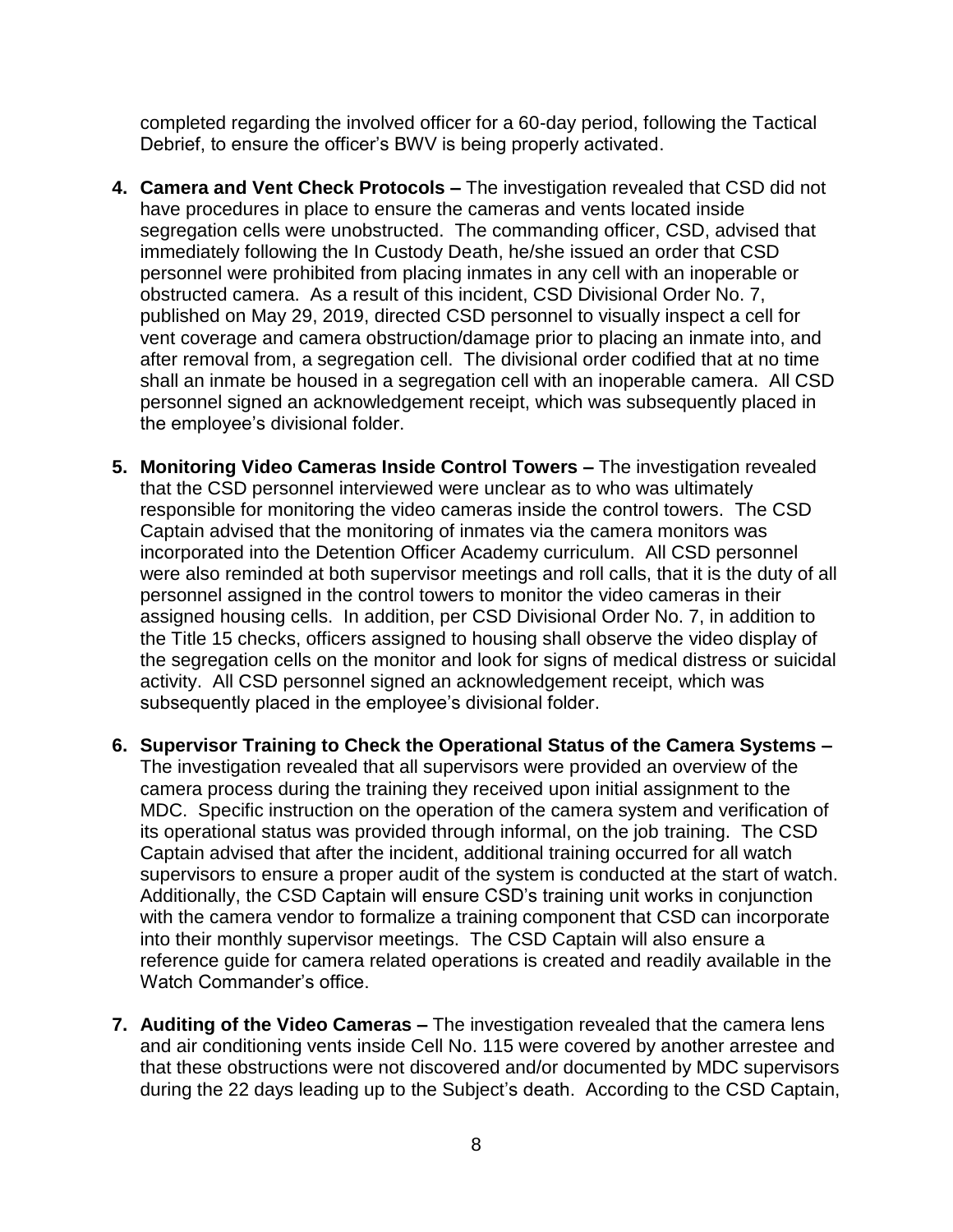this issue was discussed during a supervisor's meeting and the Captain was directed to work on improving existing processes.

CSD advised that systems are now in place to ensure the video camera system is monitored appropriately. The Watch Supervisor Daily Report requires mandatory entry regarding the operational status of all the cameras in the facility. Additionally, each regional jail currently provides a daily Morning Report to CSD on the current status of all the cameras in their facility. In turn, CSD submits a Morning Report to SSG, which contains the combined results from all the regional jail camera audits. The CSD Captain further advised that CSD completes a SSG project every two weeks that details the current status of inoperable cameras to include a work order number, the entity responsible for repair, the estimated date of completion, the name of the officer completing the report, and provides updates and reasons for nonrepair.

- **8. Tracking System of Video Camera Repairs –** The investigation revealed that camera repair requests were documented in the Watch Supervisor Daily Report and subsequently communicated to the MDC Supply Unit. The CSD Captain advised the previous tracking system did not adequately ensure repairs were completed. To resolve this, the Watch Supervisor is now required to send an email requesting camera repair to the MDC Supply Unit, which tracks the requests. Hard copies of all requests are also maintained by the Supply Unit. As indicated previously, the status of each inoperable camera is captured in the bi-weekly Camera Audit project that CSD submits to SSG.
- **9. Quality of Title 15 Safety Checks –** The investigation revealed that during the Title 15 safety check, Officer C did not appear to stop and/or turn his head to look in the Subject's cell as he walked by. The investigation further revealed that the interior of the Subject's cell was visible from the second-floor walkway during Officer C's safety checks. The CSD Captain advised that the LAPD Jail Operations Manual 2019, Volume 1, Section 150, maintains that a safety check is a direct, visual observation performed at random intervals to provide for the health and welfare of inmates. All police officers assigned to CSD attend a Core Course Training which covers the Department's expectations of Title 15 safety checks. Officer C attended this training and was therefore aware of the Department's expectations. Additionally, watch supervisors conduct two mandatory audits on safety checks per shift, which are documented on the Watch Supervisor Daily Report. Additionally, CSD will continue to discuss the expectation for quality safety checks during daily roll calls and at their regularly scheduled monthly supervisor's meetings.

The BOPC expressed concern regarding the casual appearance of Officer C's Title 15 safety check of the Subject's cell. The BOPC took into account that Officer C would have been able to visually inspect the Subject's cell from the second-floor walkway. The Commanding Officer of CSD was directed to counsel Officer C to conduct more intensive inspections. Based on the totality of the circumstances and absent any evidence to discount Officer C's statement that he was able to see into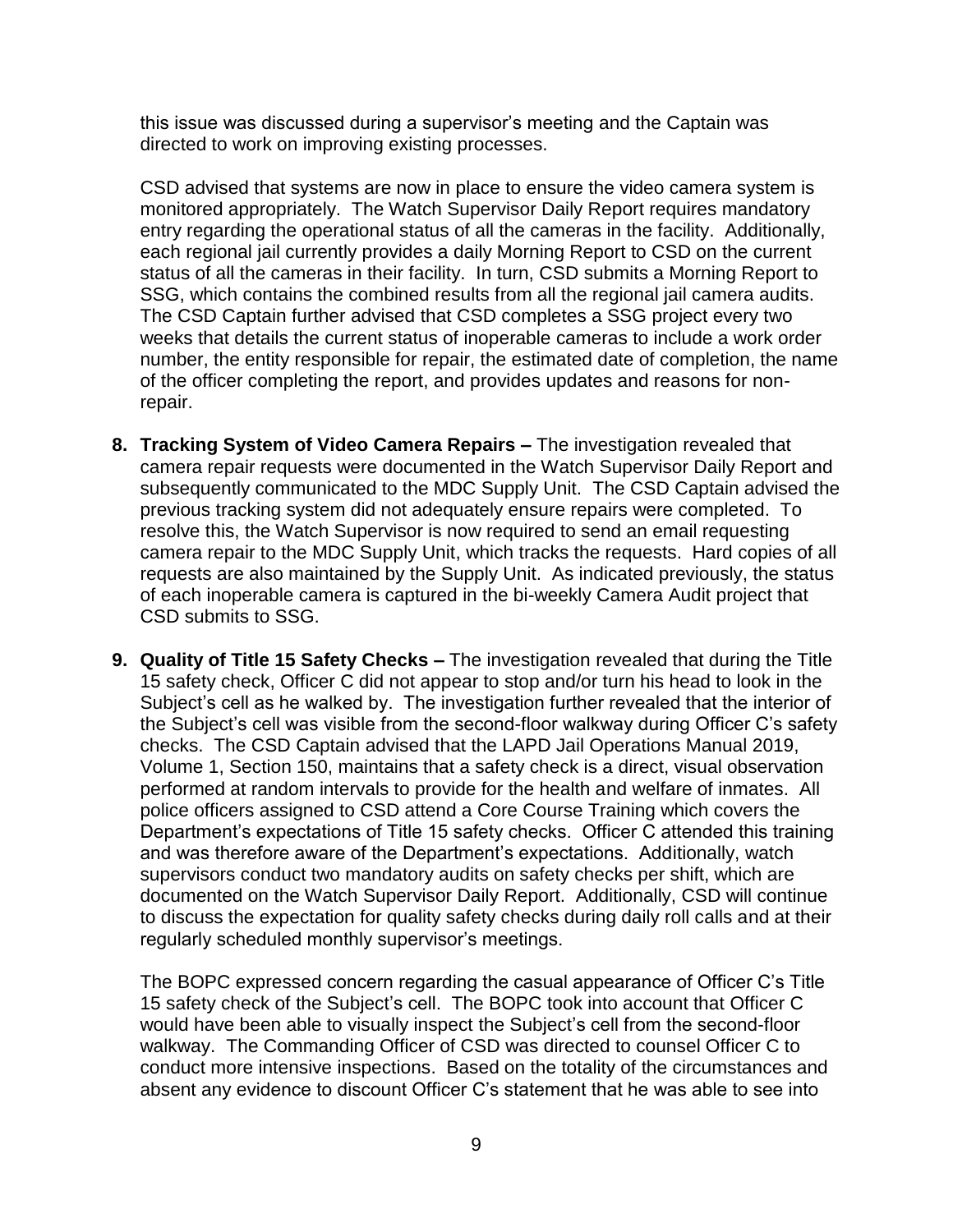the Subject's cell and did not see anything that would have caused him to be alarmed, the BOPC deemed no further action is necessary.

- **10.Documentation of Title 15 Safety Checks –** The investigation revealed that during the time the Subject was housed in North Block, A Pod, a Title 15 safety check was not documented on the CSD observation record. The CSD Captain advised that it is the responsibility of a supervisor to review the CSD observation record to ensure that the required Title 15 safety checks were conducted. This issue has been addressed through training at the divisional level and documented on a Comment Card and in LMS.
- **11.Dispensary Staff Escort –** The investigation revealed that on the day of the incident, the RN was not accompanied by detention personnel during the sick call checks in South Block, B Pod. The CSD Captain advised that Medical Services Division (MSD) policy regarding conducting sick call checks was not specific with regard to the presence of an escort, thereby leaving it to the discretion of the dispensary personnel. The CSD Captain discussed this issue with the MSD Administrator to ensure MSD dispensary personnel operate in accordance with the 2019 LAPD Jail Operations Manual, Volume 2, Section 623, regarding mandatory escorts during sick call checks.
- **12. Protocols Subsequent to a CUOF incident (Documentation on Watch Supervisor Daily Report) –** The investigation revealed that the Watch Supervisor Daily Report incorrectly noted the time that the CSD supervisor responded to the hospital. The CSD Captain advised this issue was addressed through training at the divisional level. In addition, the issue of attention to detail on Watch Supervisor Daily Reports will be discussed at subsequent supervisor meetings.
- **13.Requesting Rescue Ambulance –** The investigation revealed that the request for an RA was done telephonically by CSD personnel who were not at the scene with the Subject. This resulted in the person requesting not being able to advise LAFD dispatch if the Subject was unconscious. The CSD Captain advised that he/she directed each regional jail supervisor to ensure their watch supervisors were aware of the information required by LAFD dispatch to ensure the response of the appropriate emergency medical personnel. In addition, he/she will ensure that a CSD divisional order outlining the above expectations is published and served to all CSD personnel.

## **Audio/Video Recordings**

• **Digital In-Car Video System / Body Worn Video –** The patrol vehicles used during the initial detention and transportation of the Subject to the police station were equipped with DICVS. The involved officers activated their DICVS, resulting in the capture of the officers' response to the original radio call. The DICVS was not activated during the Subject's transportation to the station. The patrol vehicles used to transport the Subject to the hospital were also equipped with DICVS at the time of